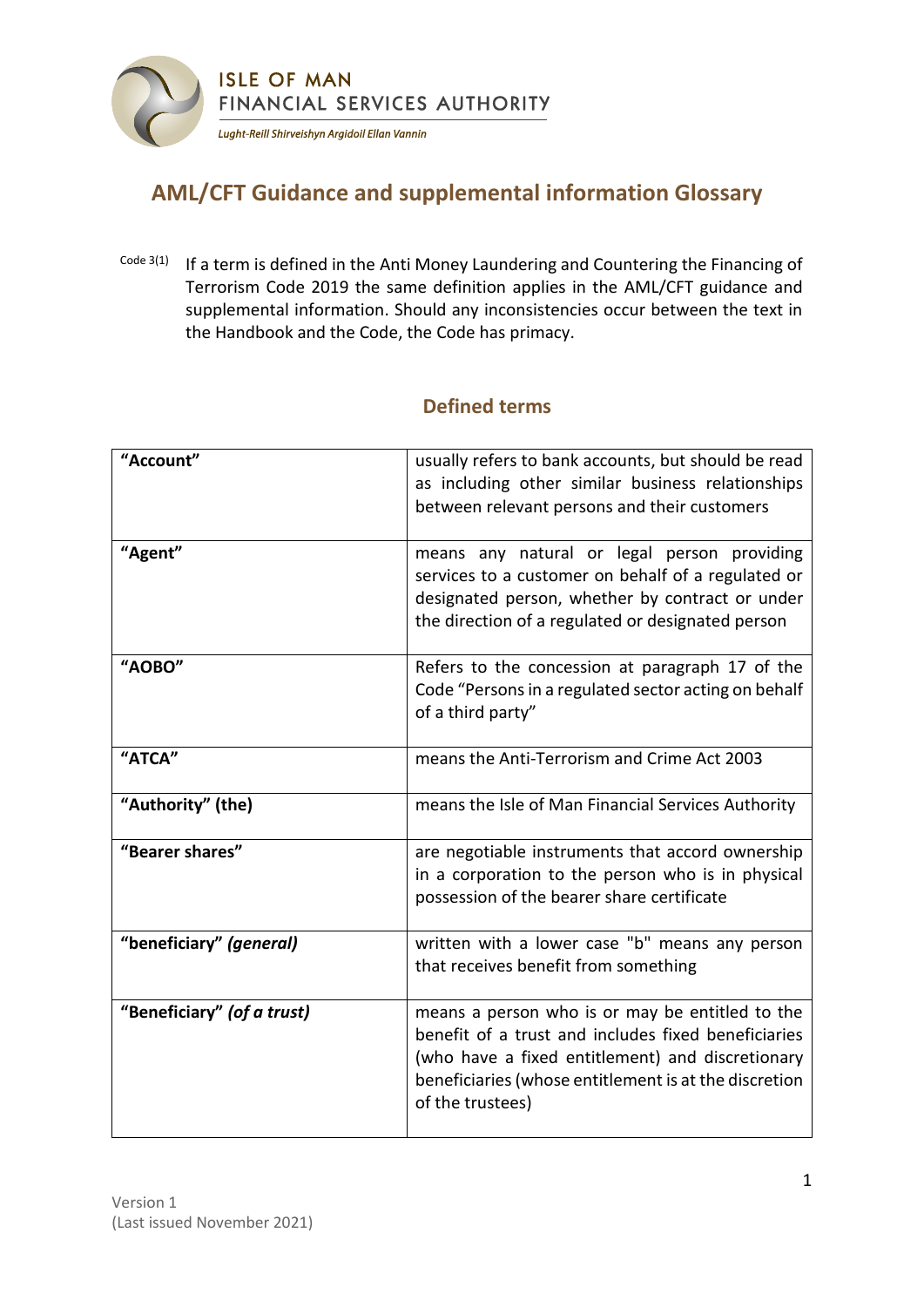| "BRA"                               | means Business risk assessment (as required by<br>paragraph 5 of the Code)                                                                                                 |
|-------------------------------------|----------------------------------------------------------------------------------------------------------------------------------------------------------------------------|
| "CDD"                               | means customer due diligence                                                                                                                                               |
| "CFP"                               | means countering the financing of proliferation                                                                                                                            |
| "CFT"                               | means countering the financing of terrorism (and<br>includes countering the financing of proliferation)                                                                    |
| "CISA08"                            | Means the Collective Investment Schemes Act 2008                                                                                                                           |
| "the Civil Penalties Regulations"   | means the Anti-Money Laundering and Countering<br>the Financing of Terrorism (Civil Penalties)<br><b>Regulations 2019</b>                                                  |
| "Country"                           | all references in the FATF Recommendations to<br>country or countries apply equally to territories or<br>jurisdictions                                                     |
| "The Code"                          | means the Anti-Money Laundering and Countering<br>the Financing of Terrorism Code 2019                                                                                     |
| "CRA"                               | means Customer risk assessment (as required by<br>paragraph 6 of the Code)                                                                                                 |
| "Criminal conduct"                  | has the same definition as in POCA                                                                                                                                         |
| "Currency"                          | would usually mean a system of money in general<br>use in a particular country but for the purposes of<br>the Code and Handbook, this also includes virtual<br>currencies. |
| "customer information"              | has the same meaning as in POCA, ATCA and the<br>POC (Pres Disc) Order 2015                                                                                                |
| "Document"                          | has the same definition as in the Interpretation Act<br>2015                                                                                                               |
| "ECDD"                              | means enhanced customer due diligence (see<br>paragraph 15 of the Code)                                                                                                    |
| "Established business relationship" | means a business relationship formed by a relevant<br>person where that person has obtained, or is<br>required to obtain, under procedures established,                    |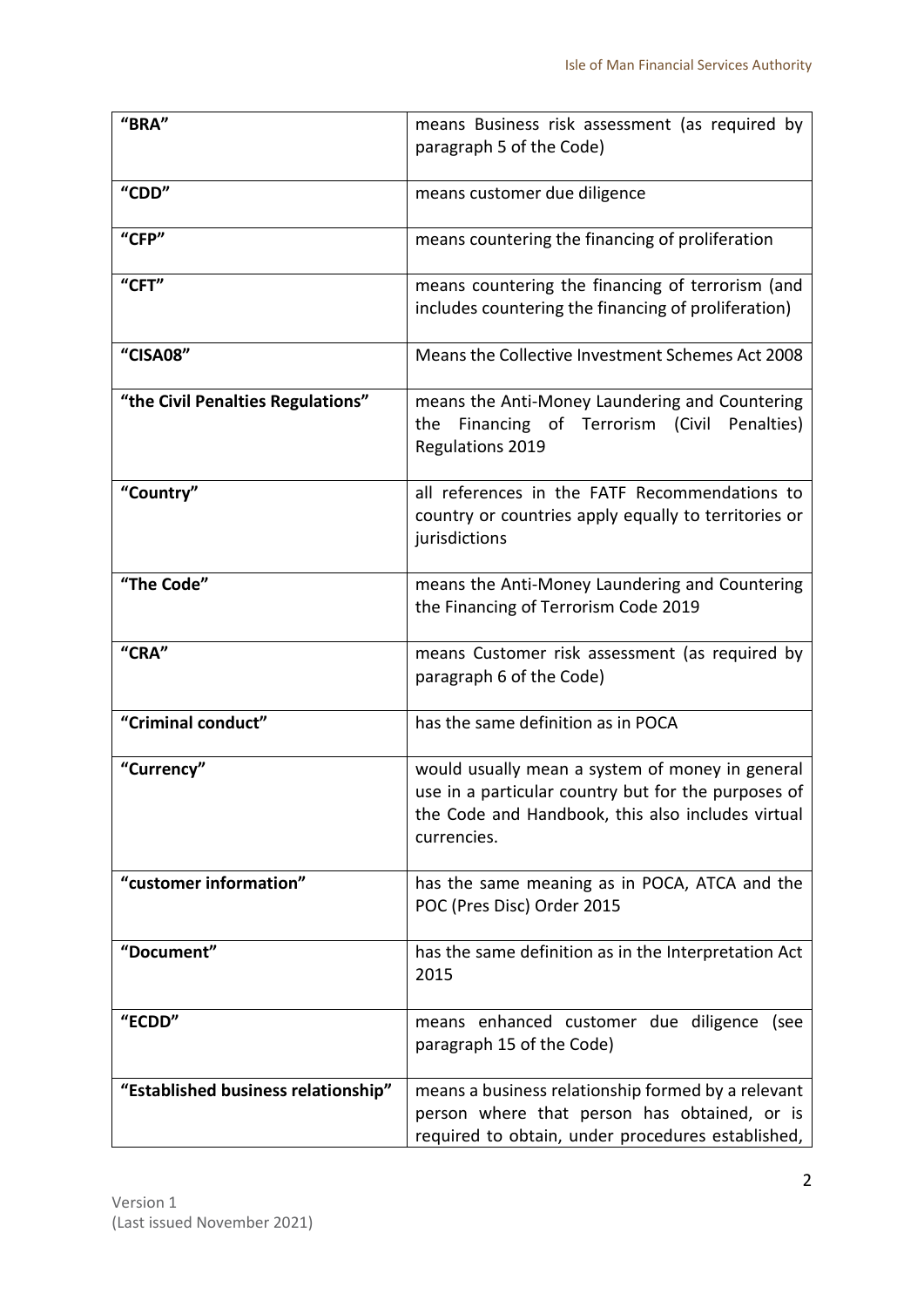|                         | maintained and operated in accordance with the<br>Code, satisfactory evidence of identity of the person<br>who, in relation to the formation of that business<br>relationship, was the customer |
|-------------------------|-------------------------------------------------------------------------------------------------------------------------------------------------------------------------------------------------|
| "Financial institution" | is a term used frequently by the FATF in their<br>Recommendations and typology reports. In this<br>Handbook, a financial institution has the same<br>meaning as a "regulated person"            |
| "FATF"                  | means the Financial Action Task Force                                                                                                                                                           |
| "FIUA"                  | means the Financial Intelligence Unit Act 2016                                                                                                                                                  |
| "FP"                    | means the financing of proliferation                                                                                                                                                            |
| "FSA 2008"              | means the Financial Services Act 2008                                                                                                                                                           |
| "The Handbook"          | means the Anti-Money Laundering and Countering<br>the Financing of Terrorism Handbook                                                                                                           |
| "HNWI"                  | means a high net worth individual                                                                                                                                                               |
| "IA 2008"               | means the Insurance Act 2008                                                                                                                                                                    |
| "ID&V"                  | means identification and verification                                                                                                                                                           |
| "Independent source"    | is a source that has no vested interest in a certain<br>matter and is therefore expected to describe the<br>matter from a disinterested perspective                                             |
| "Information"           | includes data                                                                                                                                                                                   |
| "IOMCE"                 | means the Isle of Man Customs and Excise Division                                                                                                                                               |
| "IOMFIU"                | means the Isle of Man Financial Intelligence Unit                                                                                                                                               |
| "IOMFIU Guidance"       | means the IOMFIU's document "Guidance of<br>making Suspicious Activity Reports (and Other<br>Disclosures) to the Financial Intelligence Unit"                                                   |
| "KYC"                   | means know your customer                                                                                                                                                                        |
| "NRA"                   | means the Isle of Man's National Risk Assessment                                                                                                                                                |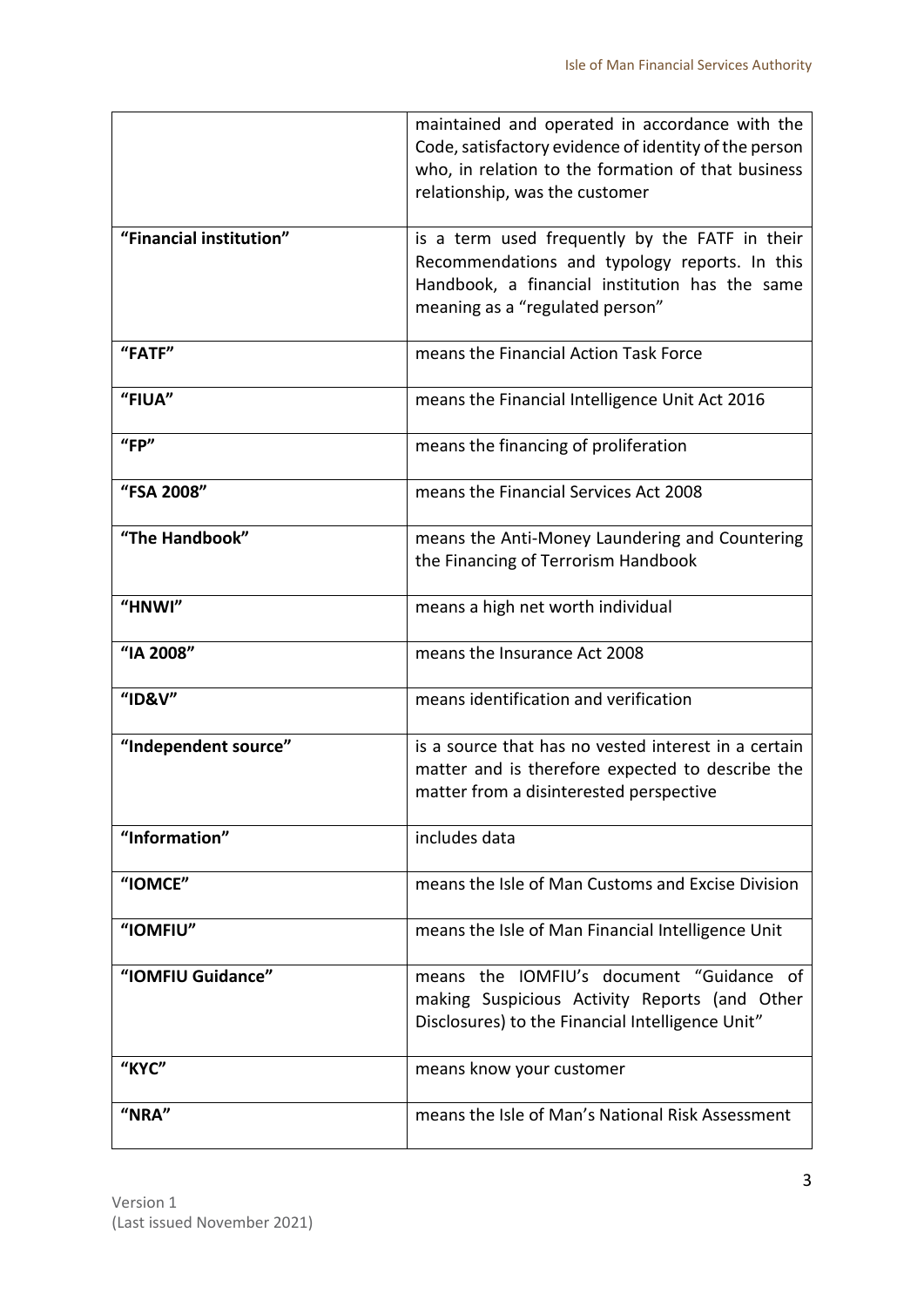| "Person"                     | includes any body of persons, corporate or<br>unincorporated, the full definition can be found in<br>the Interpretation Act 2015                                                                                                                                                                                                                                                                                                                                                                                                                                                                                        |
|------------------------------|-------------------------------------------------------------------------------------------------------------------------------------------------------------------------------------------------------------------------------------------------------------------------------------------------------------------------------------------------------------------------------------------------------------------------------------------------------------------------------------------------------------------------------------------------------------------------------------------------------------------------|
| "POCA"                       | means the Proceeds of Crime Act 2008.                                                                                                                                                                                                                                                                                                                                                                                                                                                                                                                                                                                   |
| "POC (Pres Disc) Order 2015" | (Prescribed<br>Proceeds of Crime<br>the<br>means<br>Disclosures) Order 2015                                                                                                                                                                                                                                                                                                                                                                                                                                                                                                                                             |
| "Proceeds of crime"          | has the same meaning as criminal property, which<br>is defined in POCA                                                                                                                                                                                                                                                                                                                                                                                                                                                                                                                                                  |
| "Proliferation"              | means the proliferation of weapons of mass<br>destruction and its financing                                                                                                                                                                                                                                                                                                                                                                                                                                                                                                                                             |
| "PTC"                        | means a private trust company                                                                                                                                                                                                                                                                                                                                                                                                                                                                                                                                                                                           |
| "RAO"                        | means the Regulated Activities Order 2011 (as<br>amended from time to time)                                                                                                                                                                                                                                                                                                                                                                                                                                                                                                                                             |
| "Recognised stock exchange"  | For a stock exchange to be considered as<br>"recognised" the entities listed on it must be<br>subject to appropriate disclosure requirements. For<br>entities listed within Europe, this means regulated<br>markets within the meaning of the Directive on<br>Markets in Financial Instruments 2004/39/EC<br>("MiFID"). For entities listed outside Europe, this<br>means regulated markets subject to disclosure<br>requirements consistent with MiFID. For example,<br>in the context of the London Stock Exchange, this<br>would include the Main Market but would not<br>include the Alternative Investment Market. |
| "Red flags"                  | refers to indicators that can be used to assist in the<br>detection of ML/FT; presence of a red flag is not<br>necessarily a basis for suspicion of ML/FT but could<br>prompt further monitoring and examination                                                                                                                                                                                                                                                                                                                                                                                                        |
| "Regulated sector"           | means a business activity listed in Schedule 4 to<br><b>POCA</b>                                                                                                                                                                                                                                                                                                                                                                                                                                                                                                                                                        |
| "Sanctions"                  | is the term use to collectively describe $-$                                                                                                                                                                                                                                                                                                                                                                                                                                                                                                                                                                            |
|                              | (a) targeted financial sanctions;<br>(b) economic sanctions;                                                                                                                                                                                                                                                                                                                                                                                                                                                                                                                                                            |
|                              | (c) currency and exchange controls;                                                                                                                                                                                                                                                                                                                                                                                                                                                                                                                                                                                     |